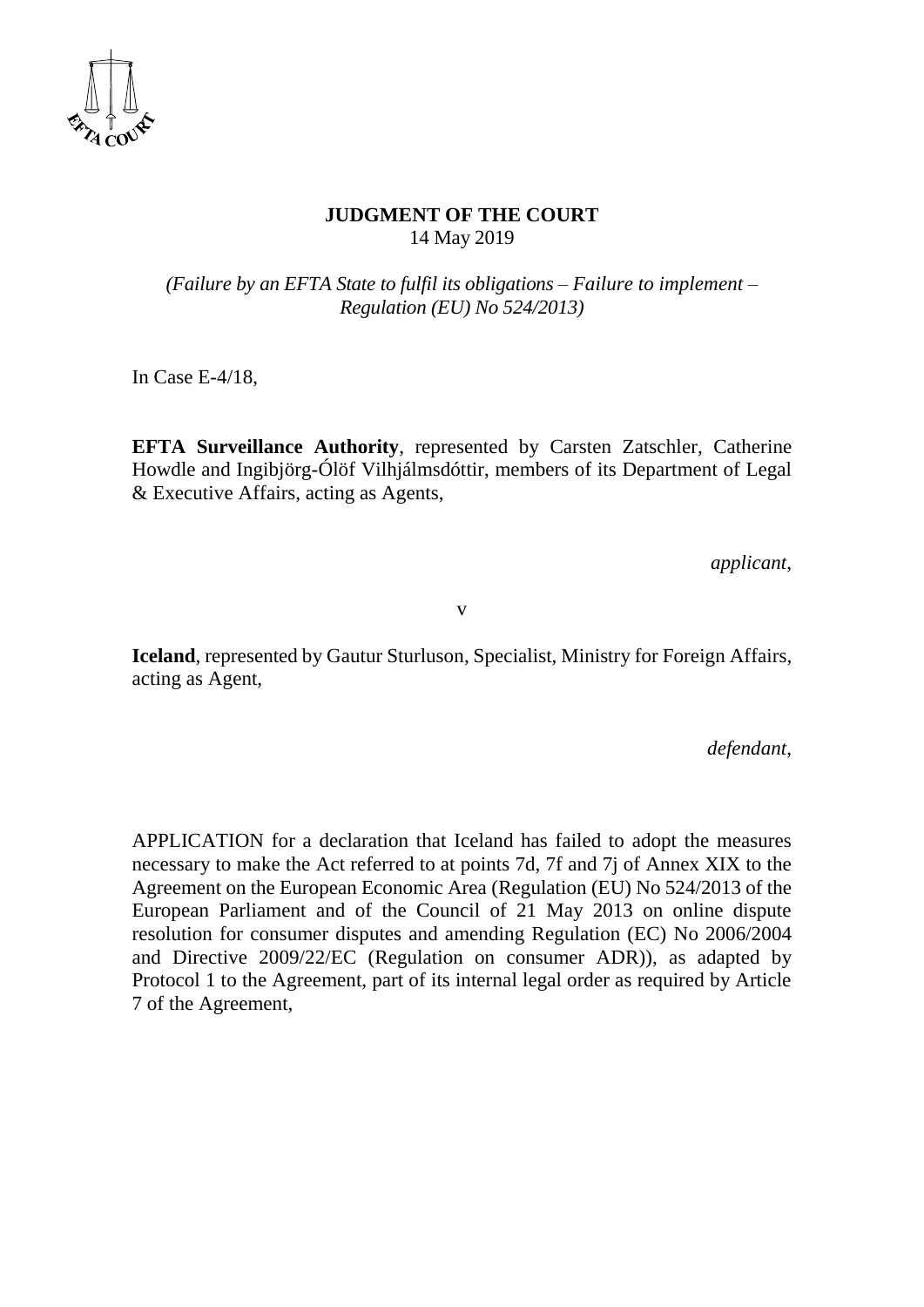## THE COURT,

composed of: Páll Hreinsson, President, Per Christiansen (Judge-Rapporteur) and Bernd Hammermann, Judges,

Registrar: Ólafur Jóhannes Einarsson,

having regard to the written pleadings of the parties,

having decided to dispense with the oral procedure,

gives the following

## **Judgment**

# **I Introduction**

- 1 By Decision of the EEA Joint Committee No 194/2016 of 23 September 2016 (OJ 2018 L 80, p. 37, and Icelandic EEA Supplement 2018 No 19, p. 51) ("Decision No 194/2016"), three legal acts concerning consumer dispute resolution were incorporated into the Agreement on the European Economic Area ("the EEA Agreement" or "EEA"). These are Directive 2013/11/EU on alternative dispute resolution for consumer disputes, Regulation (EU) No 524/2013 on online dispute resolution for consumer disputes, and Regulation (EU) 2015/1051 on the modalities for the exercise of the functions of the online dispute resolution platform, on the modalities of the electronic complaint form and on the modalities of the cooperation between contact points provided for in Regulation (EU) No 524/2013.
- 2 By applications lodged at the Court's Registry on 9 November 2018, the EFTA Surveillance Authority ("ESA") brought three actions under the second paragraph of Article 31 of the Agreement between the EFTA States on the Establishment of a Surveillance Authority and a Court of Justice ("SCA") concerning Iceland's alleged failure to implement these acts into its internal legal order. Case E-3/18 concerns Regulation (EU) 2015/1051 and Case E-5/18 concerns Directive 2013/11/EU. The present case concerns Regulation (EU) No 524/2013.
- 3 ESA seeks a declaration from the Court that Iceland has failed to adopt the measures necessary to make the Act referred to at points 7d, 7f and 7j of Annex XIX to the EEA Agreement, that is Regulation (EU) No 524/2013 of the European Parliament and of the Council of 21 May 2013 on online dispute resolution for consumer disputes and amending Regulation (EC) No 2006/2004 and Directive 2009/22/EC (Regulation on consumer ADR) (OJ 2013 L 165, p. 1 and Icelandic EEA Supplement 2016 No 57, p. 61) ("the Act" or "the Regulation"), as adapted by Protocol 1 to the EEA Agreement, part of its internal legal order as required by Article 7 EEA.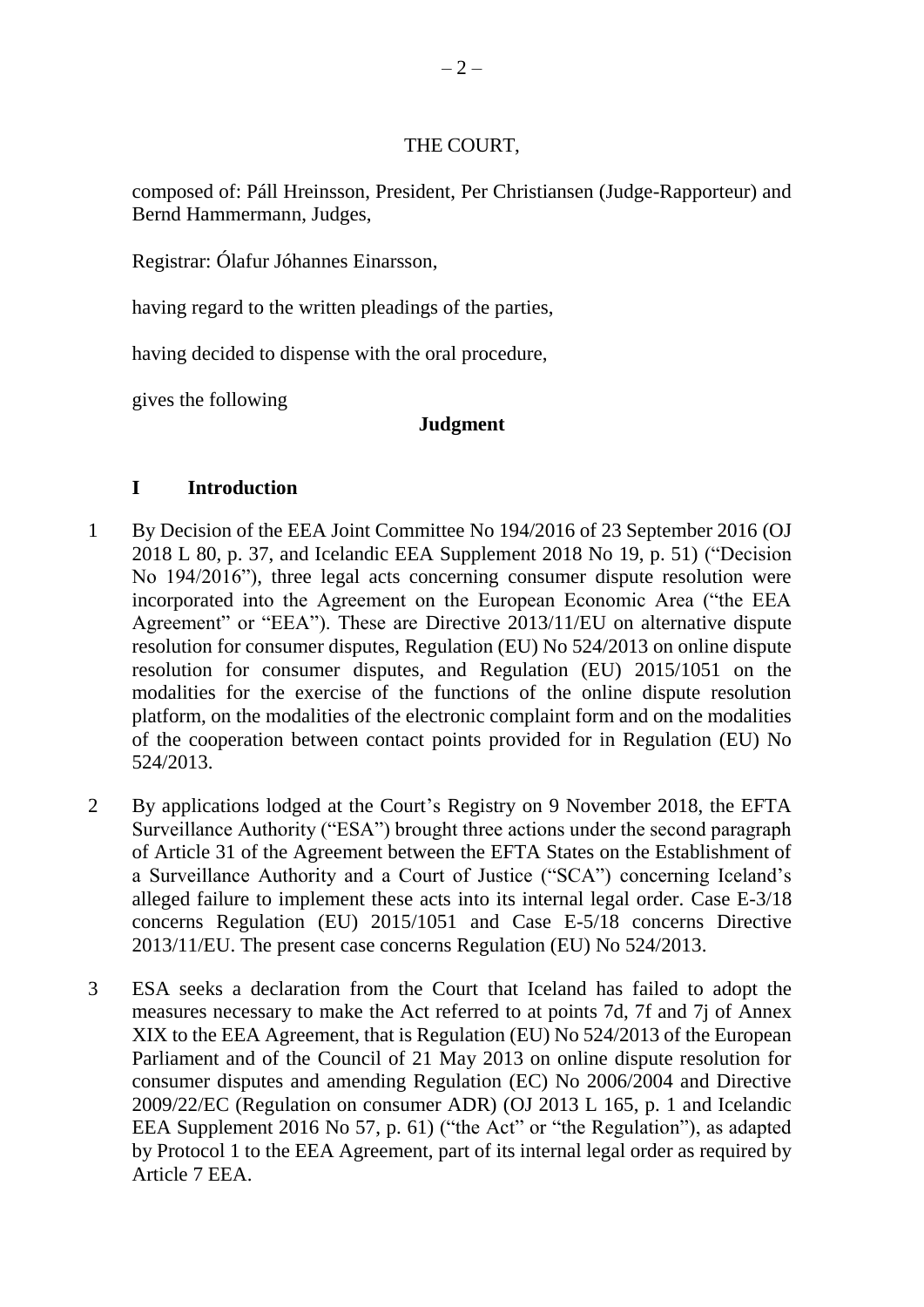#### **II Law**

4 Article 3 EEA reads:

*The Contracting Parties shall take all appropriate measures, whether general or particular, to ensure fulfilment of the obligations arising out of this Agreement.*

*They shall abstain from any measure which could jeopardize the attainment of the objectives of this Agreement.*

*…*

5 Article 7 EEA reads:

*Acts referred to or contained in the Annexes to this Agreement or in decisions of the EEA Joint Committee shall be binding upon the Contracting Parties and be, or be made, part of their internal legal order as follows:*

*(a) an act corresponding to an EEC regulation shall as such be made part of the internal legal order of the Contracting Parties;*

*…*

6 Article 31 SCA reads:

*If the EFTA Surveillance Authority considers that an EFTA State has failed to fulfil an obligation under the EEA Agreement or of this Agreement, it shall, unless otherwise provided for in this Agreement, deliver a reasoned opinion on the matter after giving the State concerned the opportunity to submit its observations.*

*If the State concerned does not comply with the opinion within the period laid down by the EFTA Surveillance Authority, the latter may bring the matter before the EFTA Court*.

7 Decision No 194/2016 amended Annex XIX (Consumer protection) to the EEA Agreement by adding the Regulation to points 7d and 7f and as point 7j of the Annex. Constitutional requirements for the purposes of Article 103 EEA were indicated by Iceland, Liechtenstein and Norway. By May 2017, all three States had notified that their constitutional requirements had been fulfilled. Therefore, Decision No 194/2016 entered into force on 1 July 2017. The time limit for the EFTA States to adopt the measures necessary to make the Regulation part of their legal order expired on the same date.

#### **III Facts and pre-litigation procedure**

8 On 2 August 2017, ESA wrote to Iceland inviting it to confirm that it had taken the measures necessary to incorporate the Act as such into its legal order, and asked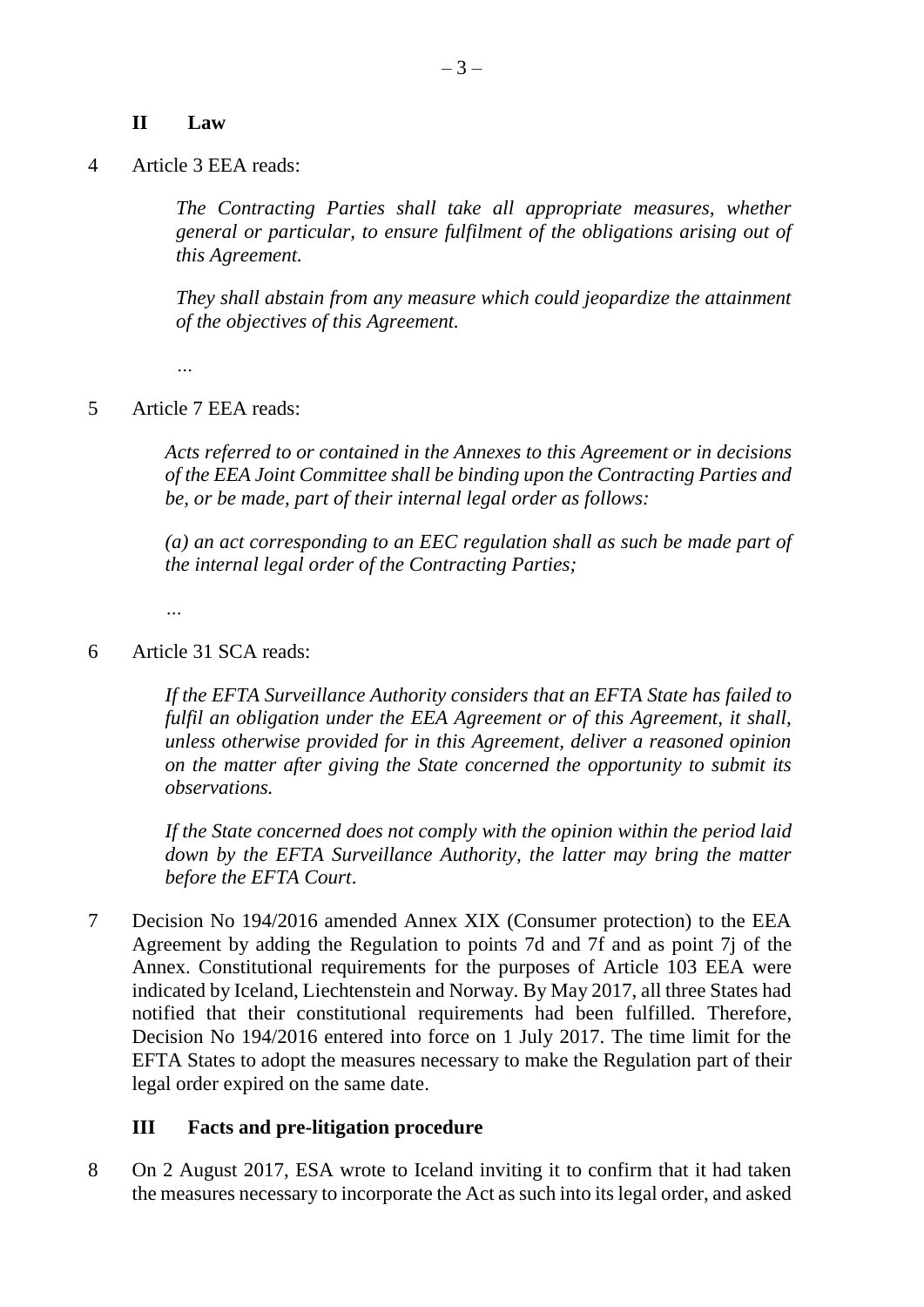for a copy of the national measures to be included in its reply. Iceland did not reply to that letter.

- 9 On 22 November 2017, ESA issued a letter of formal notice concluding that Iceland had failed to fulfil its obligations under Article 7 EEA, by failing to adopt the measures necessary to make the Regulation part of its internal legal order.
- 10 On 22 January 2018, Iceland responded to the letter of formal notice and indicated that the legal acts covered by Decision No 194/2016 would be implemented in the autumn of 2018.
- 11 On 21 February 2018, ESA delivered a reasoned opinion, maintaining the conclusion set out in its letter of formal notice. Pursuant to the second paragraph of Article 31 SCA, ESA required Iceland to take the necessary measures to comply with the reasoned opinion within two months of its receipt, that is, no later than 23 April 2018. On the same date, ESA also delivered two other reasoned opinions concerning Directive 2013/11/EU and Regulation (EU) 2015/1051, respectively, which also set the time limit to 23 April 2018.
- 12 By a letter of 22 April 2018, received at ESA on 30 April 2018, Iceland replied to the reasoned opinion concerning Regulation (EU) 2015/1051. In this letter, Iceland explained that, following the rejection of its previous draft bill after consultation, inter alia, with the Icelandic Consumer Agency, it intended to submit a bill to Parliament in the autumn of 2018. Iceland requested ESA to extend the deadline until 10 May 2018, by which date Iceland would be able to give ESA a more detailed timeline for the incorporation of the new bill.
- 13 ESA replied by a letter of 2 May 2018, in which it stated that a request for an extension of the deadline could only be granted if it was made within the deadline set out in the reasoned opinion. However, ESA agreed to take no further action in the case concerning Regulation (EU) 2015/1051 until 10 May 2018, provided that Iceland would send ESA the detailed timeline for incorporation before that date.
- 14 On 9 May 2018, Iceland replied to ESA's three reasoned opinions. In its letter, Iceland explained that there had been confusion in the communication regarding the three cases since Iceland had considered them to be part of the same assignment. Iceland set out a timeline whereby a bill would be presented to Parliament in October 2018. As a result of that law, Directive 2013/11/EU would be implemented in November or December 2018, and both Regulation (EU) 2015/1051 and the Regulation would probably be incorporated shortly thereafter.
- 15 By an email of 4 September 2018, Iceland notified ESA of a delay in the legislative procedure. The new draft bill would be presented to Parliament in January 2019, with Directive 2013/11/EU being implemented in February 2019 and both Regulation (EU) 2015/1051 and the Regulation being incorporated shortly thereafter.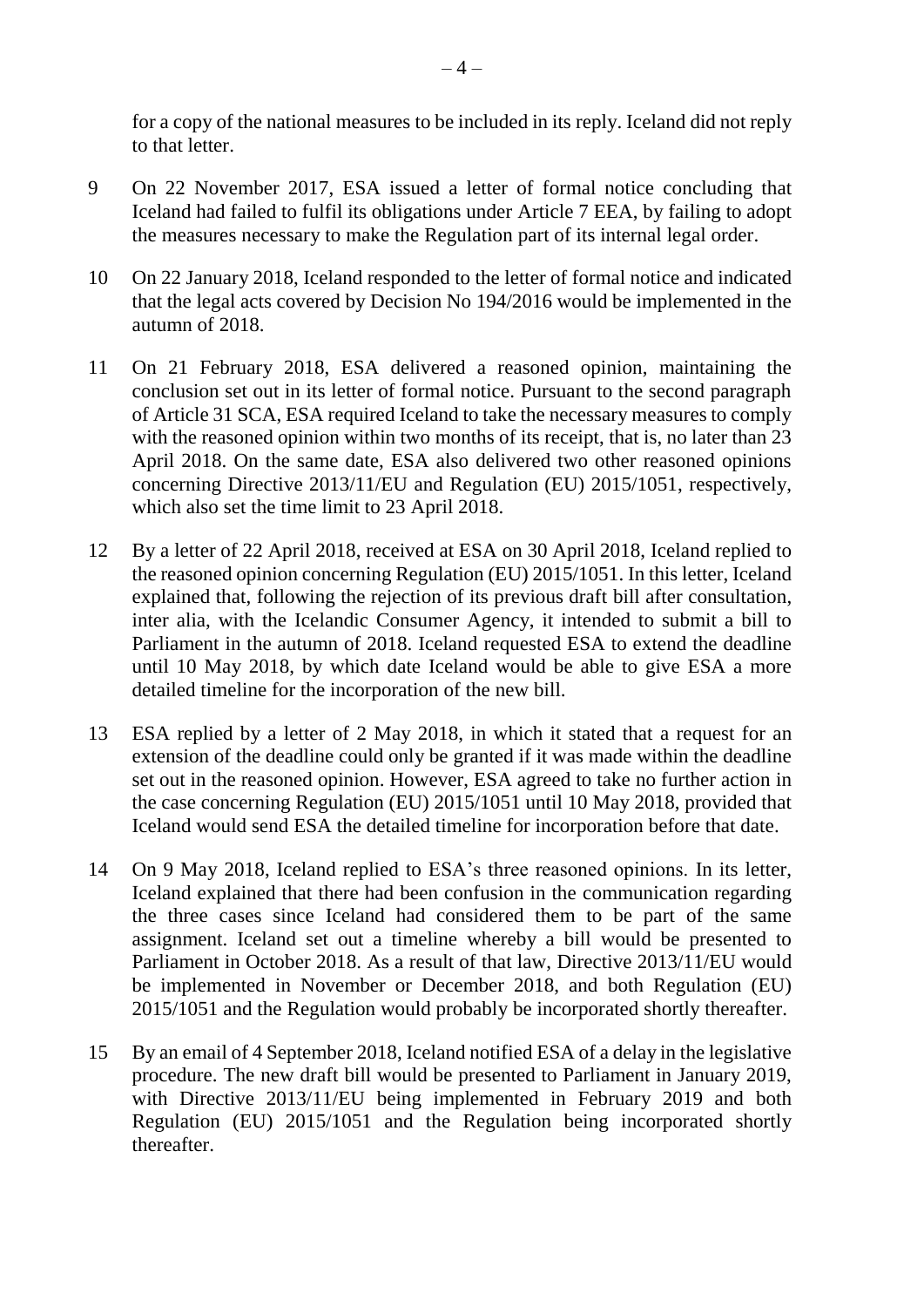16 Since Iceland did not comply with the deadline set out in the reasoned opinion concerning the Regulation, ESA decided, on 24 October 2018, to bring the matter before the Court pursuant to the second paragraph of Article 31 SCA.

## **IV Procedure and forms of order sought**

- 17 ESA lodged the present application at the Court's Registry on 9 November 2018. ESA requests the Court to:
	- *1. Declare that Iceland has failed to adopt the measures necessary to make the Act referred to at points 7d, 7f and 7j of Annex XIX to the Agreement on the European Economic Area (Regulation (EU) No 524/2013 of the European Parliament and of the Council of 21 May 2013 on online dispute resolution for consumer disputes and amending Regulation (EC) No 2006/2004 and Directive 2009/22/EC (Regulation on consumer ADR)), as adapted by Protocol 1 to the EEA Agreement, part of its internal legal order as required by Article 7 of the EEA Agreement.*
	- *2. Order Iceland to bear the costs of these proceedings*
- 18 Iceland's statement of defence was registered at the Court on 11 January 2019. Iceland submits that it does not dispute the facts of the case as set out in ESA's application. Furthermore, Iceland does not contest the declaration sought by ESA. Nevertheless, in its defence, Iceland states that the new draft bill will be presented to Parliament no later than February 2019 and implemented in the Icelandic legal order no later than March 2019.
- 19 By a letter of 22 January 2019, ESA waived its right to submit a reply and consented to dispense with the oral procedure should the Court wish to do so. By a letter of 22 February 2019, Iceland also consented to dispense with the oral procedure, should the Court wish to do so.
- 20 After having received the express consent of the parties, the Court, acting on a report from the Judge-Rapporteur, decided, pursuant to Article 41(2) of the Rules of Procedure ("RoP"), to dispense with the oral procedure.

## **V Findings of the Court**

- 21 Article 3 EEA imposes upon the EFTA States the general obligation to take all appropriate measures, whether general or particular, to ensure fulfilment of the obligations arising out of the EEA Agreement (see, inter alia, Case E-16/17 *ESA* v *Iceland*, judgment of 14 June 2018, not yet reported, paragraph 14 and case law cited).
- 22 Under Article 7 EEA, the EFTA States are obliged to implement all acts corresponding to regulations and directives referred to in the Annexes to the EEA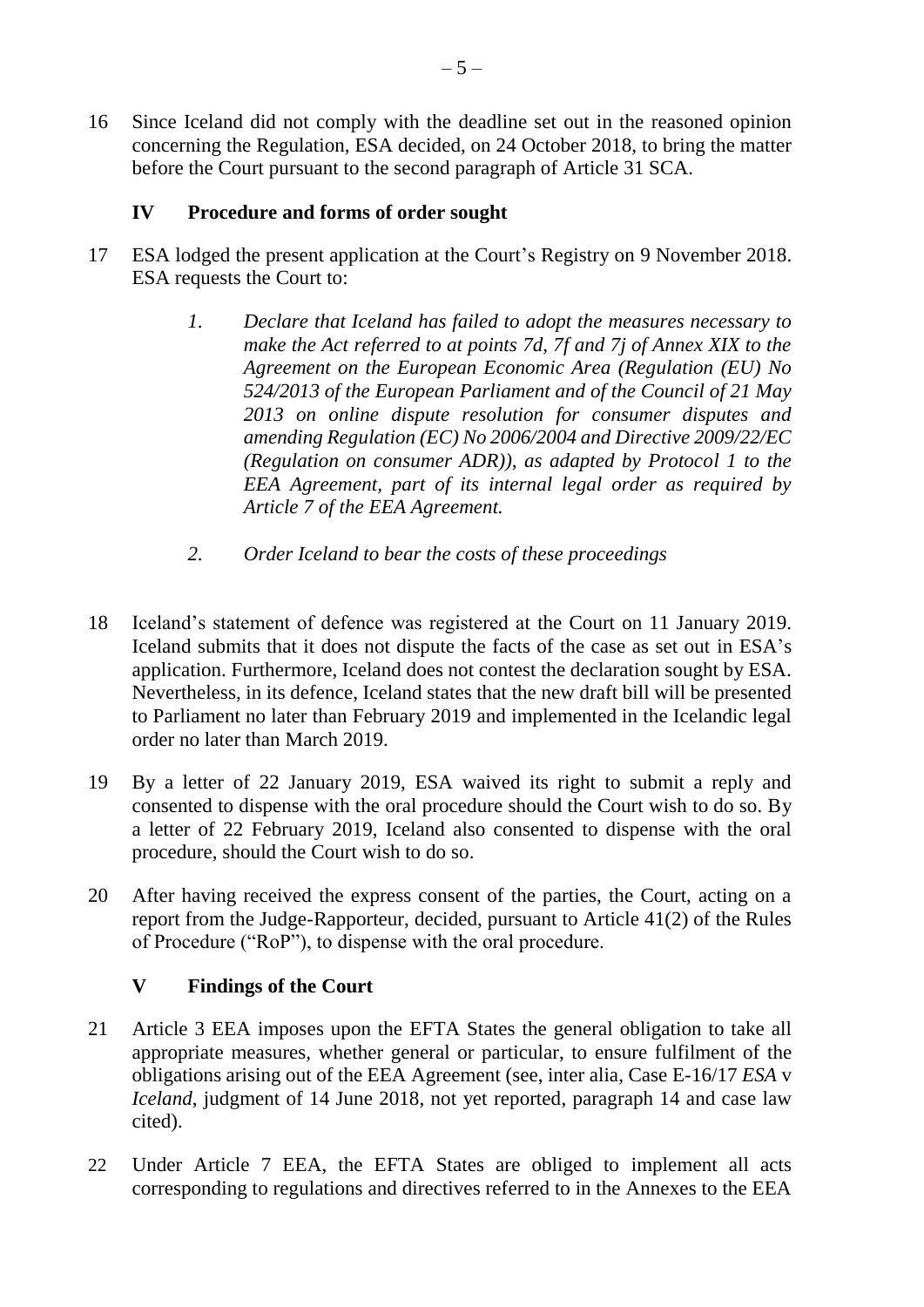Agreement, as amended by decisions of the EEA Joint Committee. The Court notes that the lack of direct legal effect of acts referred to in decisions by the EEA Joint Committee makes timely implementation crucial for the proper functioning of the EEA Agreement in Iceland also. The EFTA States find themselves under an obligation to implement regulations as such.

- 23 Decision No 194/2016 entered into force on 1 July 2017. The time limit for the EFTA States to adopt the measures necessary to implement the Regulation expired on the same date.
- 24 The question of whether an EFTA State has failed to fulfil its obligations must be determined by reference to the situation as it stood at the end of the period laid down in the reasoned opinion (see, inter alia, *ESA* v *Iceland*, cited above, paragraph 17 and case law cited). It is undisputed that Iceland had not adopted the measures necessary to make the Regulation part of its internal legal order by the expiry of the time limit set in the reasoned opinion.
- 25 It must, therefore, be held that Iceland has failed to fulfil its obligations under Article 7 of the Agreement on the European Economic Area by failing, within the time prescribed, to adopt the measures necessary to make part of its internal legal order the Act referred to at points 7d, 7f and 7j of Annex XIX to the Agreement (Regulation (EU) No 524/2013 of the European Parliament and of the Council of 21 May 2013 on online dispute resolution for consumer disputes and amending Regulation (EC) No 2006/2004 and Directive 2009/22/EC (Regulation on consumer ADR)), as adapted by Protocol 1 to the Agreement.

# **VI Costs**

26 Under Article 66(2) RoP, the unsuccessful party is to be ordered to pay the costs if they have been applied for in the successful party's pleadings. Since ESA has requested that Iceland be ordered to pay the costs, the latter has been unsuccessful and none of the exceptions in Article 66(3) RoP apply, Iceland must be ordered to pay the costs.